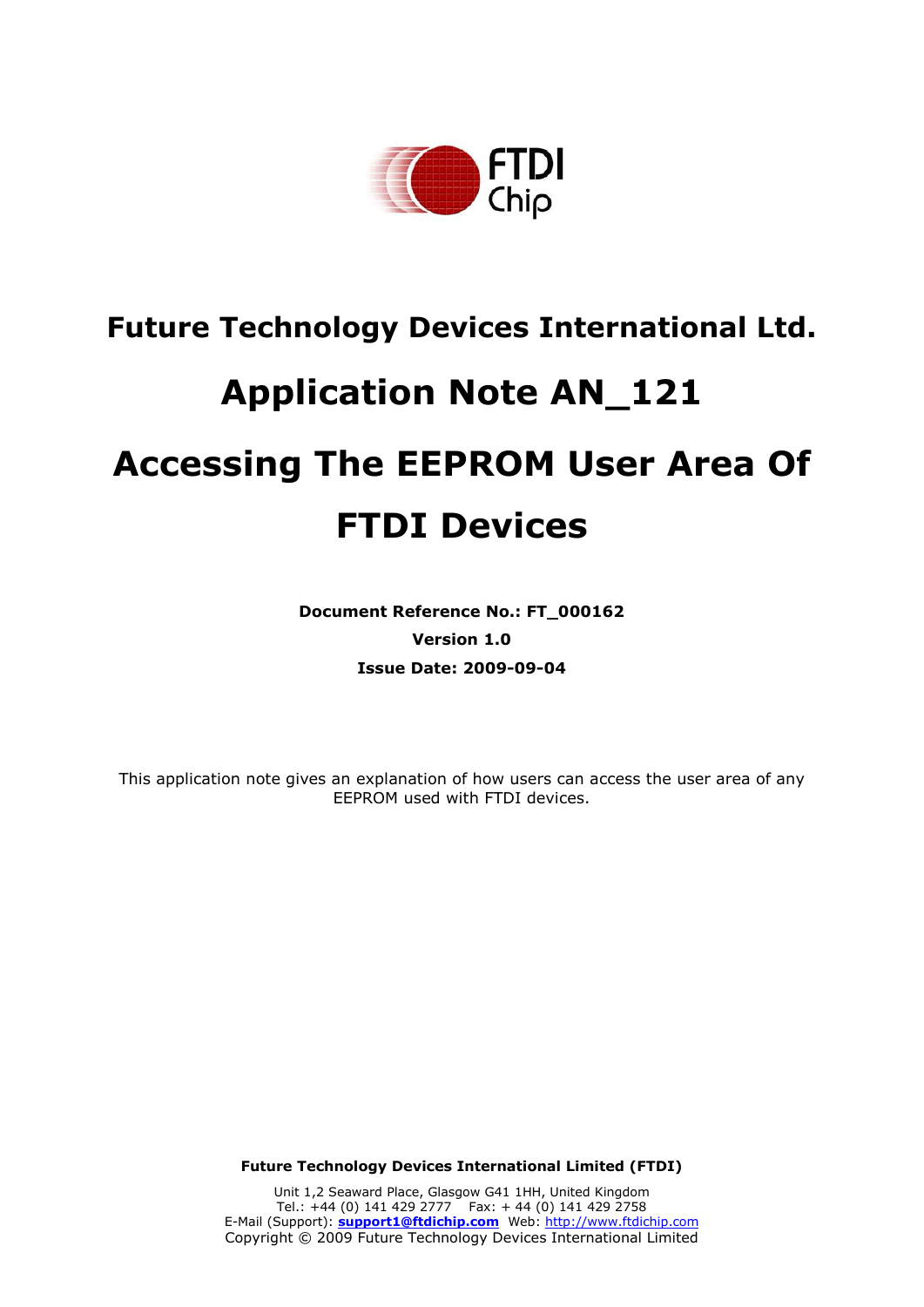

## **Table of Contents**

| 1.1              |                                                |  |
|------------------|------------------------------------------------|--|
| 1.2 <sub>1</sub> | FT232B, FT245B, FT2232D, FT2232H and FT4232H 3 |  |
| 1.2.1            |                                                |  |
| 1.2.2            |                                                |  |
| 1.2.3            |                                                |  |
|                  |                                                |  |
| 2.1              |                                                |  |
| 2.2 <sub>1</sub> |                                                |  |
| 2.3              |                                                |  |
|                  |                                                |  |
| 3.1              |                                                |  |
|                  |                                                |  |
| 4                |                                                |  |
|                  |                                                |  |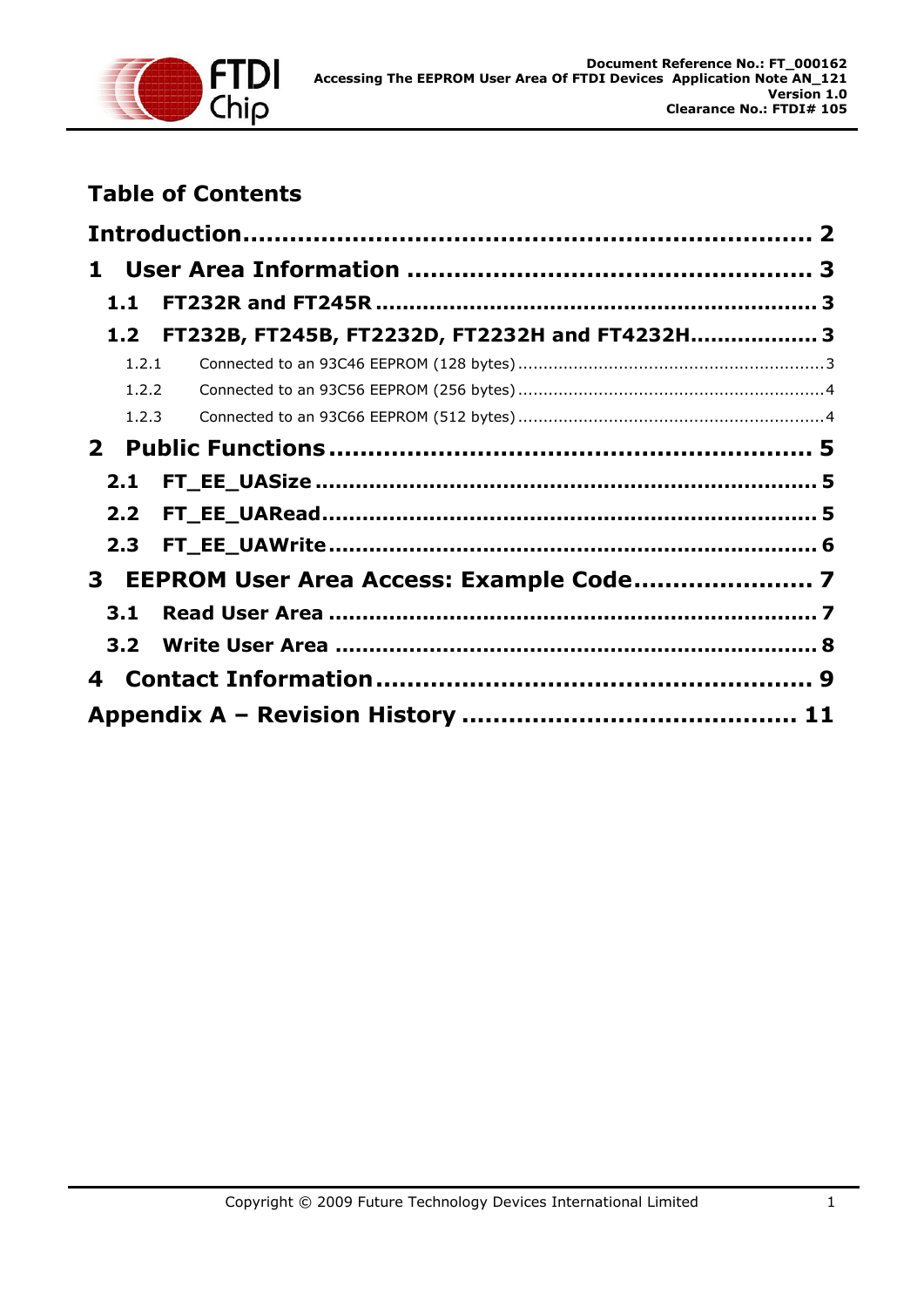

## **Introduction**

Most of FTDI's devices have an EEPROM which records FTDI device's configuration setting. Fortunately, FTDI doesn't use all of the memory space of this EEPROM, so users can use this memory space for other purposes. FTDI call this unused memory space "user area". This application note describes how to access this user area in the EEPROM using "public functions". Users can save their own parameters in the user area and read them out by using the public functions within the FTDI D2XX API (refer to http://www.ftdichip.com/Documents/ProgramGuides/D2XX\_Programmer's\_Guide(FT\_000071).pdf )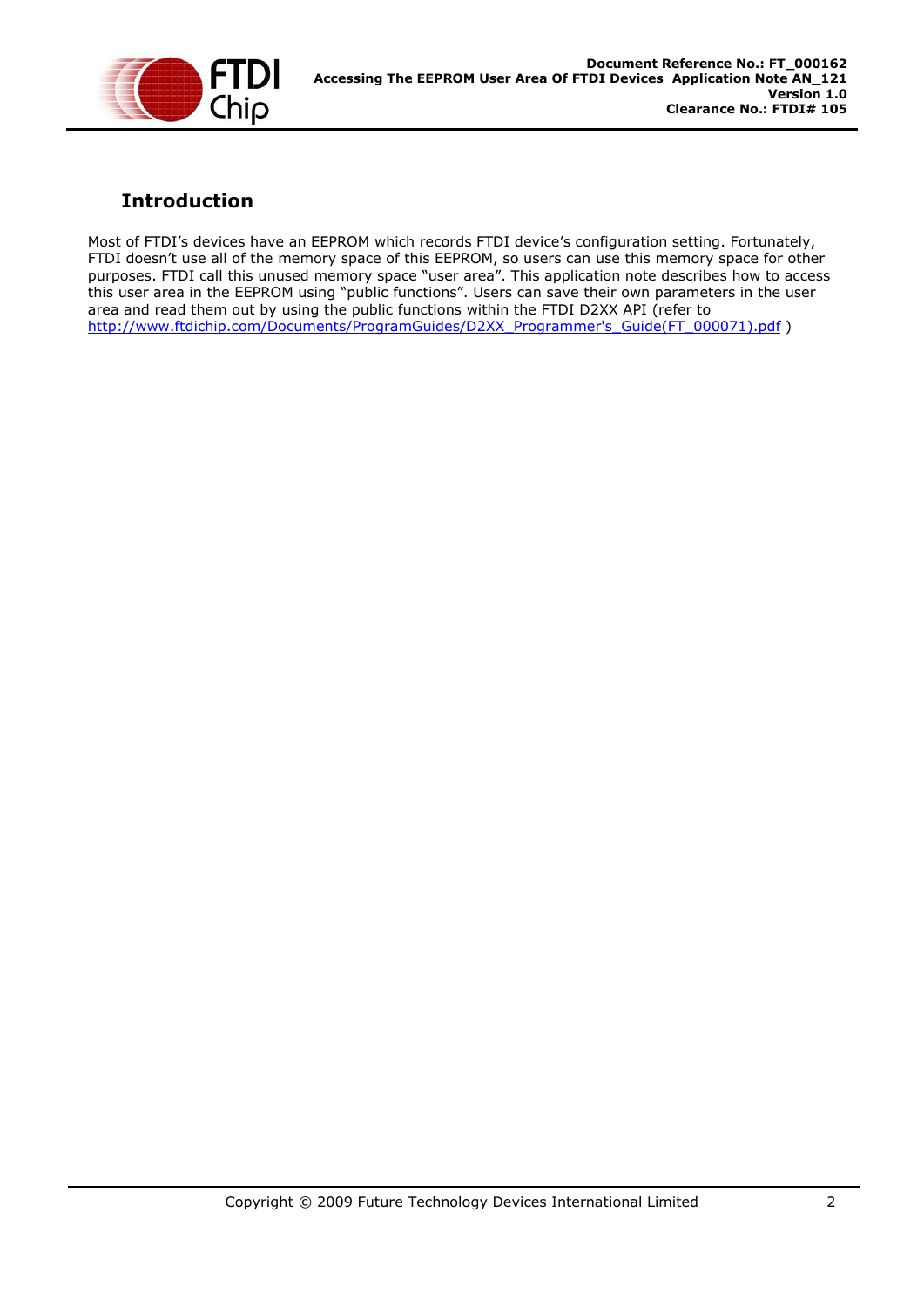

## **1 User Area Information**

The user area of an FTDI device EEPROM is the area of the EEPROM that is unused by device configuration information and descriptors.

## **1.1 FT232R and FT245R**

FT232R and FT245R have 128 bytes of internal EEPROM. There is one block of memory space available as user area:

**Size** – the size of the user area depends on the length of the *Manufacturer*, *ManufacturerId*, *Description*  and *SerialNumber* strings programmed into the internal EEPROM. More memory space is freed up if the lengths of the information strings are shortened. The Maximum length of the *Manufacturer*, *ManufacturerId*, *Description* and *SerialNumber* strings is 48 words (1 word = 2 bytes). If all the 48 words are used, then no user area space is available. The following formula can be used to calculate the available free space.

## **Formula:**

User Area Size (in bytes) = (48 – (*Manufacturer string + Description string + ManufacturerId string + SerialNumber string)) \* 2*

The start address of the user area will also vary depending on the size of the above strings used. It can be calculated as follows:

**Start Address** = the address following the last byte of *SerialNumber* string.

## **1.2 FT232B, FT245B, FT2232D, FT2232H and FT4232H**

FT232B, FT245B, FT2232D, FT2232H and FT4232H do not have any internal EEPROM. These need to be connected to an external EEPROM such as the 93C46, 93C56 or 93C66 to configure device's setting.

Note. The EEPROM used must be of a type with a 16-bit width.

## **1.2.1 Connected to an 93C46 EEPROM (128 bytes)**

There is one block of memory space available as user area. The user area layout is similar to the FT232R and FT245R.

**Size** – this depends on the length of the *Manufacturer*, *ManufacturerId*, *Description* and *SerialNumber*  strings programmed into the EEPROM. More memory space is available if the lengths of the information strings are shortened. The Maximum length of the *Manufacturer*, *ManufacturerId*, *Description* and *SerialNumber* strings is 48 words. If all the 48 words are used, then no user area space is available. The following formula can be used to calculate the available free space.

## **Formula :**

User Area Size (in bytes) = (48 – (*Manufacturer string + Description string + ManufacturerId string +* 

 *SerialNumber string)) \* 2*

The start address of the user area will also vary depending on the size of the above strings used. It can be calculated as follows:

**Start Address** = the address following the last byte of *SerialNumber* string.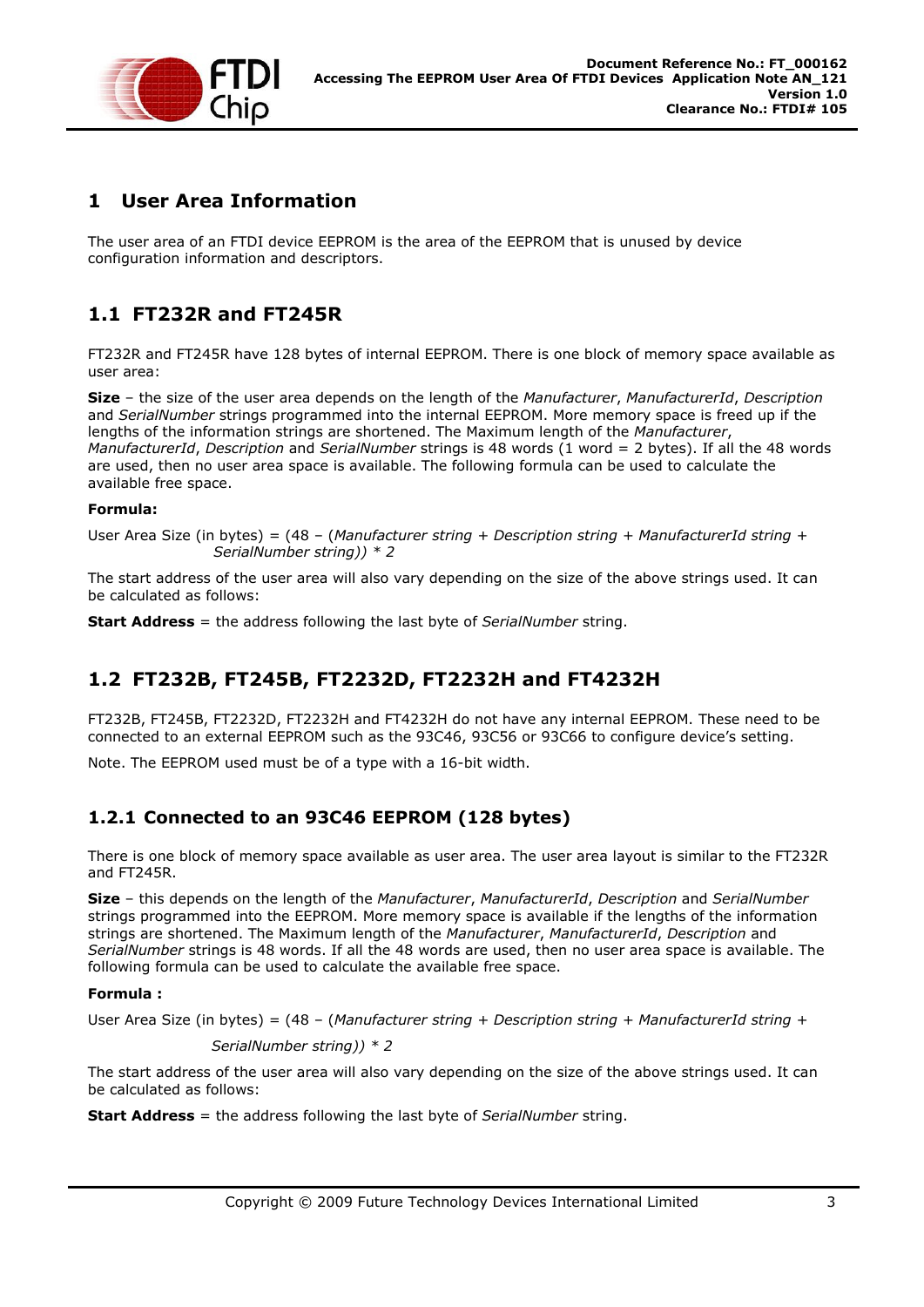

## **1.2.2 Connected to an 93C56 EEPROM (256 bytes)**

There are two blocks of memory space available for user area; The first block is a fixed size block with 128 bytes, the second block is similar to the FT232R and FT245R's user area. When the user area is accessed it can be treated as one block. The size of the user area can be calculated as follows: 1. First block

#### **Size** – 128 bytes. The start address of the user area within this  $1<sup>st</sup>$  block is as follows: **Start Address** = 0x14 (for FT232B and FT245B) 0x16 (for FT2232D) 0x1A (for FT2232H and FT4232H)

2. Second block

**Size** – this depends on the length of the *Manufacturer*, *ManufacturerId*, *Description* and *SerialNumber* strings programmed into the EEPROM. More memory space is available if the length of the information strings is shortened. The Maximum length of the *Manufacturer*, *ManufacturerId*, *Description* and *SerialNumber* strings is 48 words. If all the 48 words are used, then no user area space is available. The following formula can be used to calculate the available free space of the 2<sup>nd</sup> block:

#### **Formula:**

User Area Size = (48 – (*Manufacturer string + Description string + ManufacturerId string + SerialNumber string)) \* 2*

The start address of the user area within this  $2<sup>nd</sup>$  block is as follows: **Start Address** = the address following the last byte of *SerialNumber* string.

#### **Note: Access to FT2232H / FT4232H device's user area was added at FTD2xx driver revision 2.04.17.**

## **1.2.3 Connected to an 93C66 EEPROM (512 bytes)**

FTDI devices treats the 93C66 the same as the 93C56. The user area size of the 93C66 is the same as the 93C56 when connected to an FTDI device. Refer to section 1.2.2.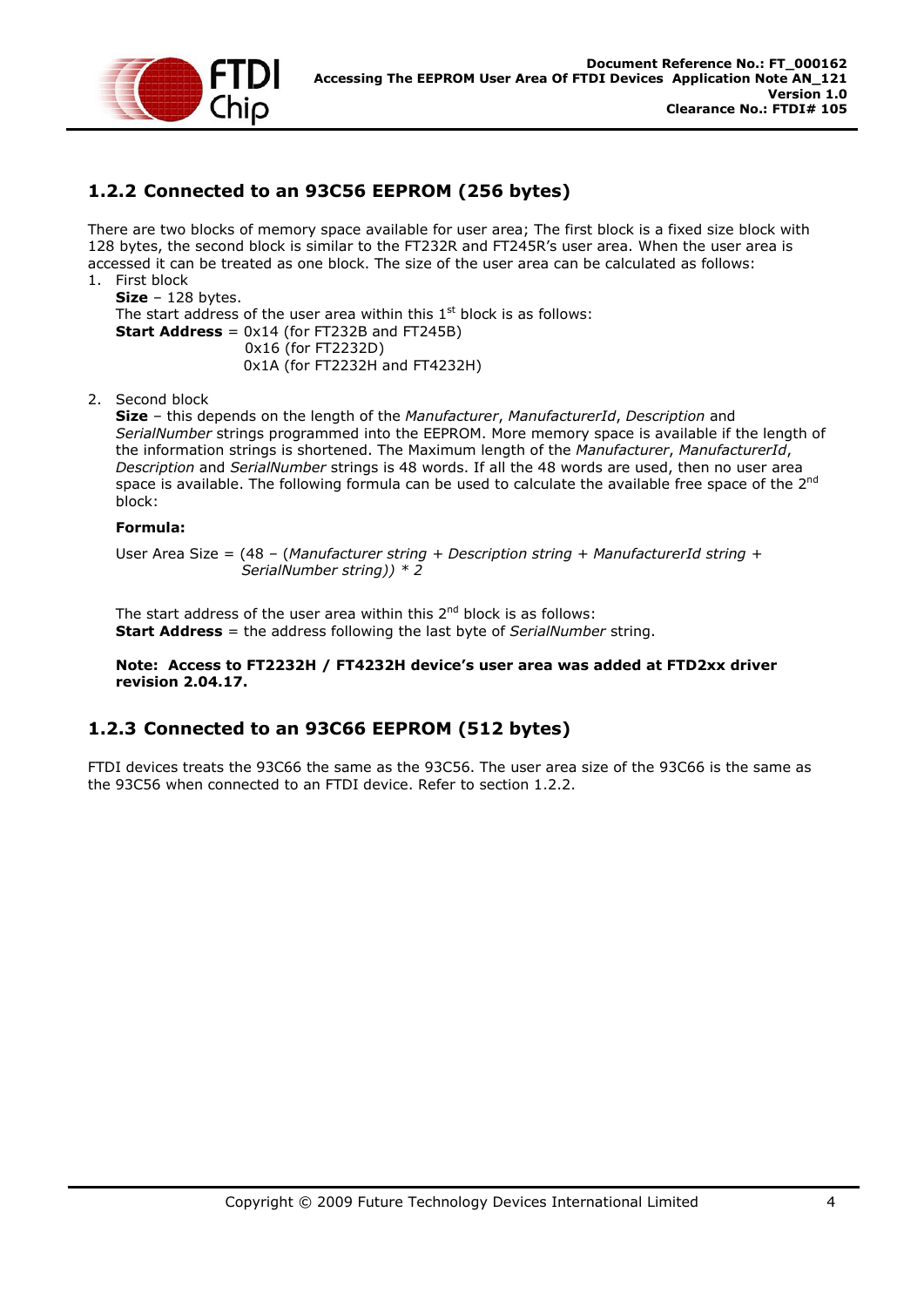

## **2 Public Functions**

The public functions in the D2XX API are used to access the EEPROM.

## **2.1 FT\_EE\_UASize**

FT\_STATUS **FT\_EE\_UASize** (FT\_HANDLE *ftHandle*, LPDWORD *lpdwSize*)

## **Summary**

This function gets the available size of the EEPROM user area. This API must be used to check the size before calling the functions FT\_EE\_UARead and FT\_EE\_UAWrite.

#### **Parameters**

*ftHandle* Handle of the device. *lpdwSize* Pointer to a DWORD that receives the available size, in bytes, of the EEPROM user area.

#### **Return Value**

FT\_OK if successful, otherwise the return value is an FT error code.

## **2.2 FT\_EE\_UARead**

FT\_STATUS **FT\_EE\_UARead** (FT\_HANDLE *ftHandle*, PUCHAR *pucData*, DWORD *dwDataLen*, LPDWORD lpdwBytesRead)

## **Summary**

This function reads the contents of the EEPROM user area. This API reads data from the first byte of the user area. It is not possible to read data from an offset of the  $1<sup>st</sup>$  byte.

The available user area size can be determined by calling FT\_EE\_UASize.

#### **Parameters**

| ftHandle  | Handle of the device.                                                                   |
|-----------|-----------------------------------------------------------------------------------------|
| pucData   | Pointer to a read buffer.                                                               |
| dwDataLen | Size of read buffer. If <i>dwDataLen</i> is less than the size of the EEPROM user area, |
|           | then <i>dwDataLen</i> bytes are read into the buffer. Otherwise, the whole of the       |
|           | EEPROM user area is read into the buffer.                                               |

*lpdwBytesRead* Pointer to a DWORD that receives the actual number of bytes read.

#### **Return Value**

FT OK if successful, otherwise the return value is an FT error code.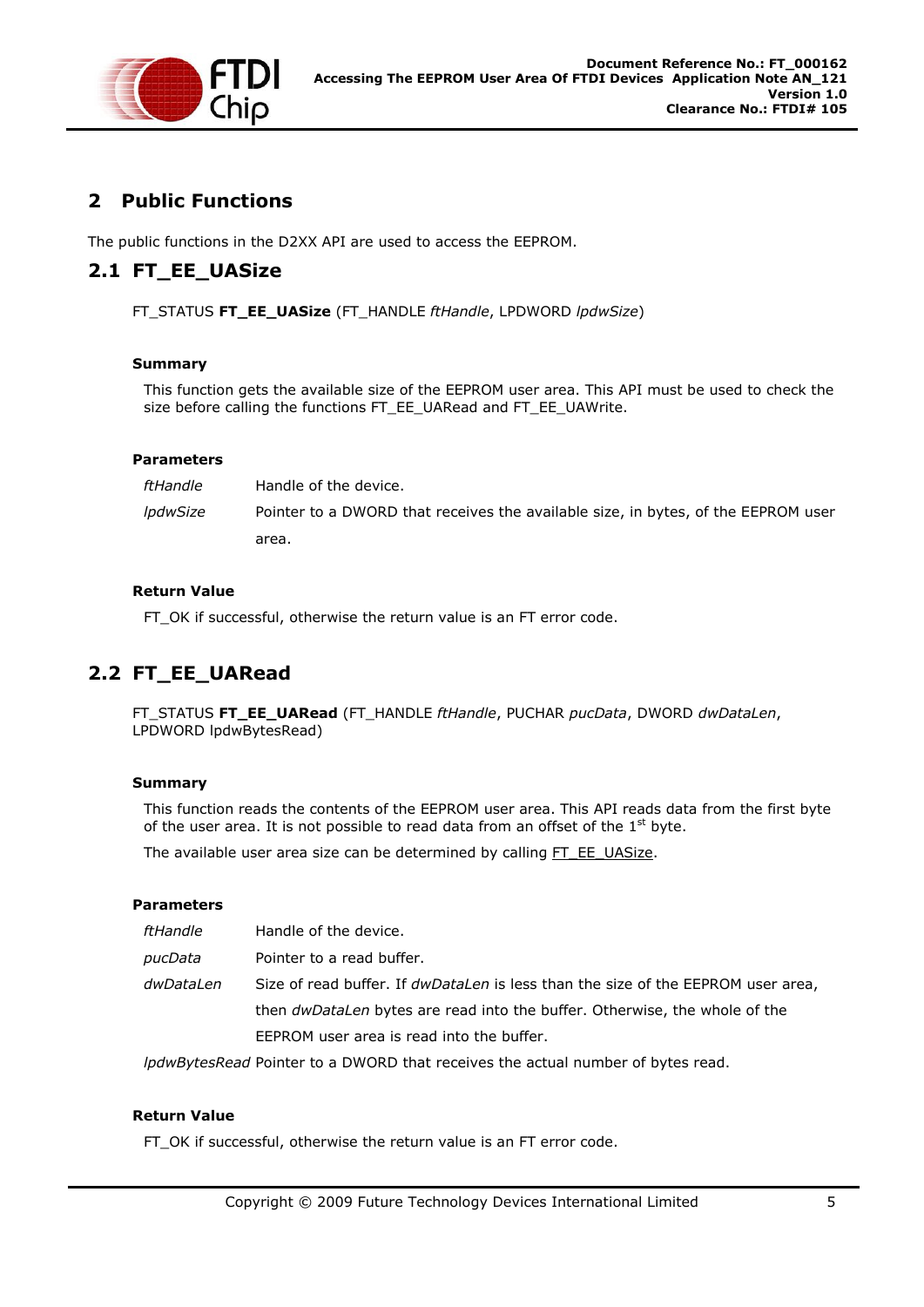

## **2.3 FT\_EE\_UAWrite**

FT\_STATUS **FT\_EE\_UAWrite** (FT\_HANDLE *ftHandle*, PUCHAR *pucData*, DWORD *dwDataLen*)

#### **Summary**

This function writes data into the EEPROM user area.

The available user area size can be determined by calling FT\_EE\_UASize.

#### **Parameters**

| ftHandle  | Handle of the device.                                                            |
|-----------|----------------------------------------------------------------------------------|
| pucData   | Pointer to a write buffer.                                                       |
| dwDataLen | Size of write buffer. It cannot be greater than the size of the EEPROM user area |

#### **Return Value**

FT\_OK if successful, otherwise the return value is an FT error code.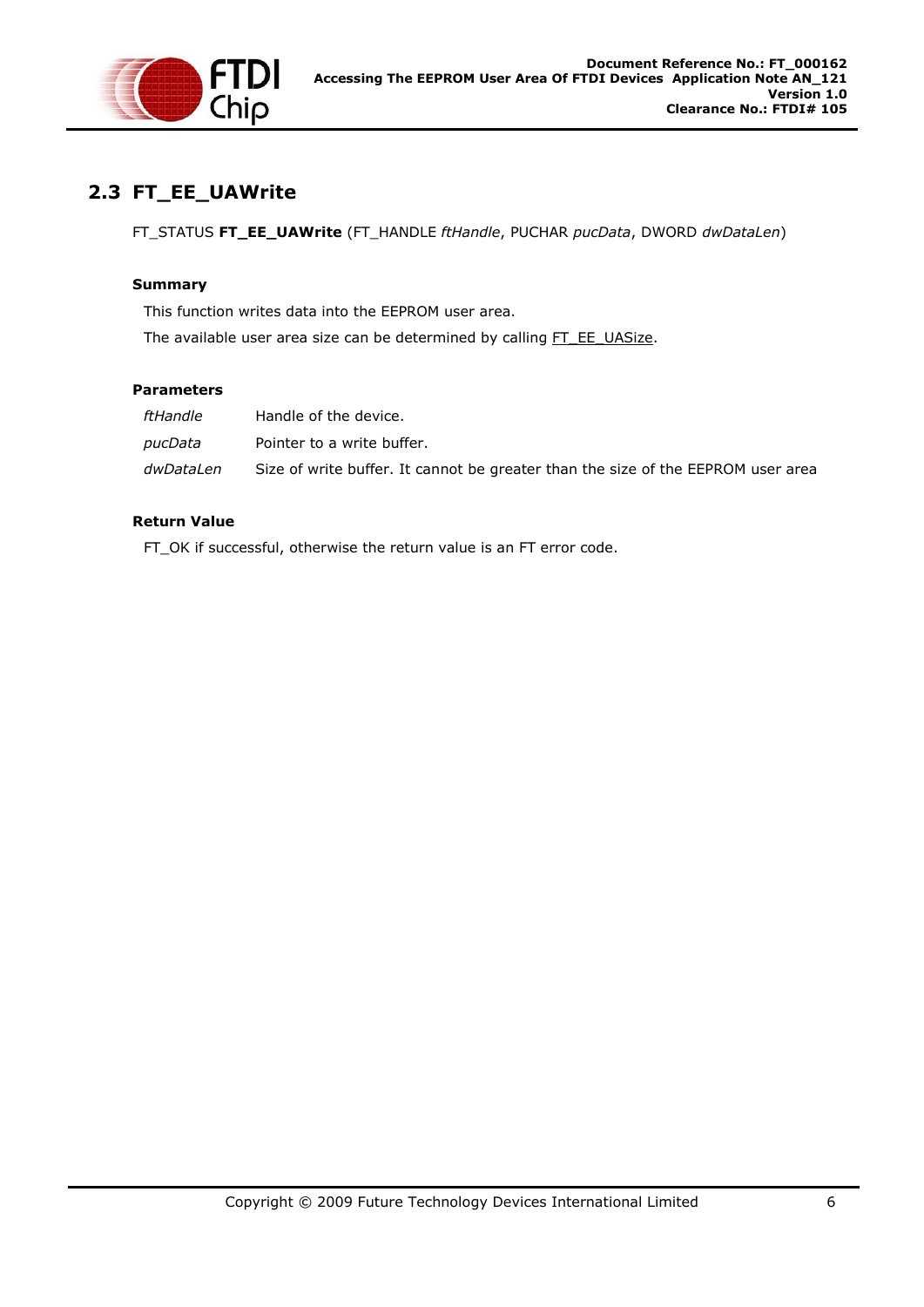

## **3 EEPROM User Area Access: Example Code**

## **3.1 Read User Area**

```
FT HANDLE ftHandle;
FT STATUS ftStatus = FT Open(0, &ftHandle);
i\bar{f} (ftStatus != FT OK)
{ 
   // FT_Open FAILED! 
} 
DWORD EEUA_Size = 0; 
ftStatus = FT_EE_UASize(ftHandle, &EEUA_Size); 
if(ftStatus == \overline{FT} OK)
{ 
   unsigned char Buffer[EEUA Size];
   DWORD BytesRead; 
   ftStatus = FT_EE_UARead(ftHandle, Buffer, EEUA Size, &BytesRead);
   if (ftStatus = \overline{F}T OK)
   { 
     // FT_EE_UARead OK
     // User Area data stored in Buffer 
     // Number of bytes read stored in BytesRead 
   } 
   else 
   { 
     // FT_EE_UARead FAILED!
    } 
} 
FT Close(ftHandle);
```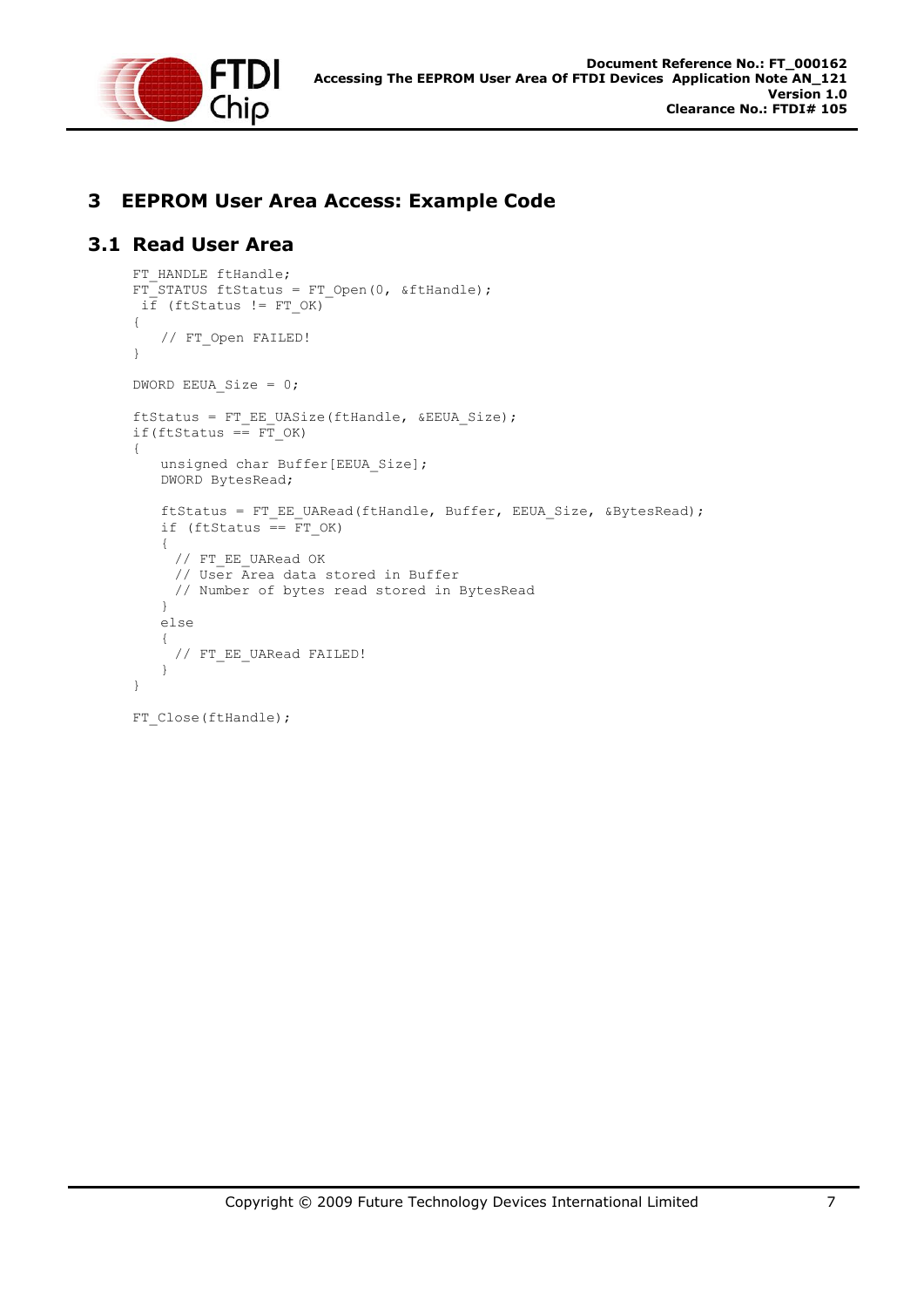

## **3.2 Write User Area**

```
FT HANDLE ftHandle;
FT_STATUS ftStatus = FT_Open(0, &ftHandle); 
i\bar{f} (ftStatus != FT OK)
{ 
   // FT Open FAILED!
} 
DWORD EEUA Size = 0;ftStatus = FT_EE_UASize(ftHandle, &EEUA_Size); 
if(ftStatus == F\overline{T} OK)
{ 
   unsigned char Buffer[EEUA Size];
   DWORD BytesWrite; 
         for(int i=0;i< EEUA_Size;i++) 
          Buffer[i] = i;ftStatus = FT_EE_UAWrite(ftHandle, buffer, EEUA_Size); 
   if (ftStatus == FT_OK) 
   { 
       // FT_EE_UAWrite OK 
   } 
   else 
   { 
       // FT_EE_UAWrite FAILED!
   } 
}
```

```
FT Close(ftHandle);
```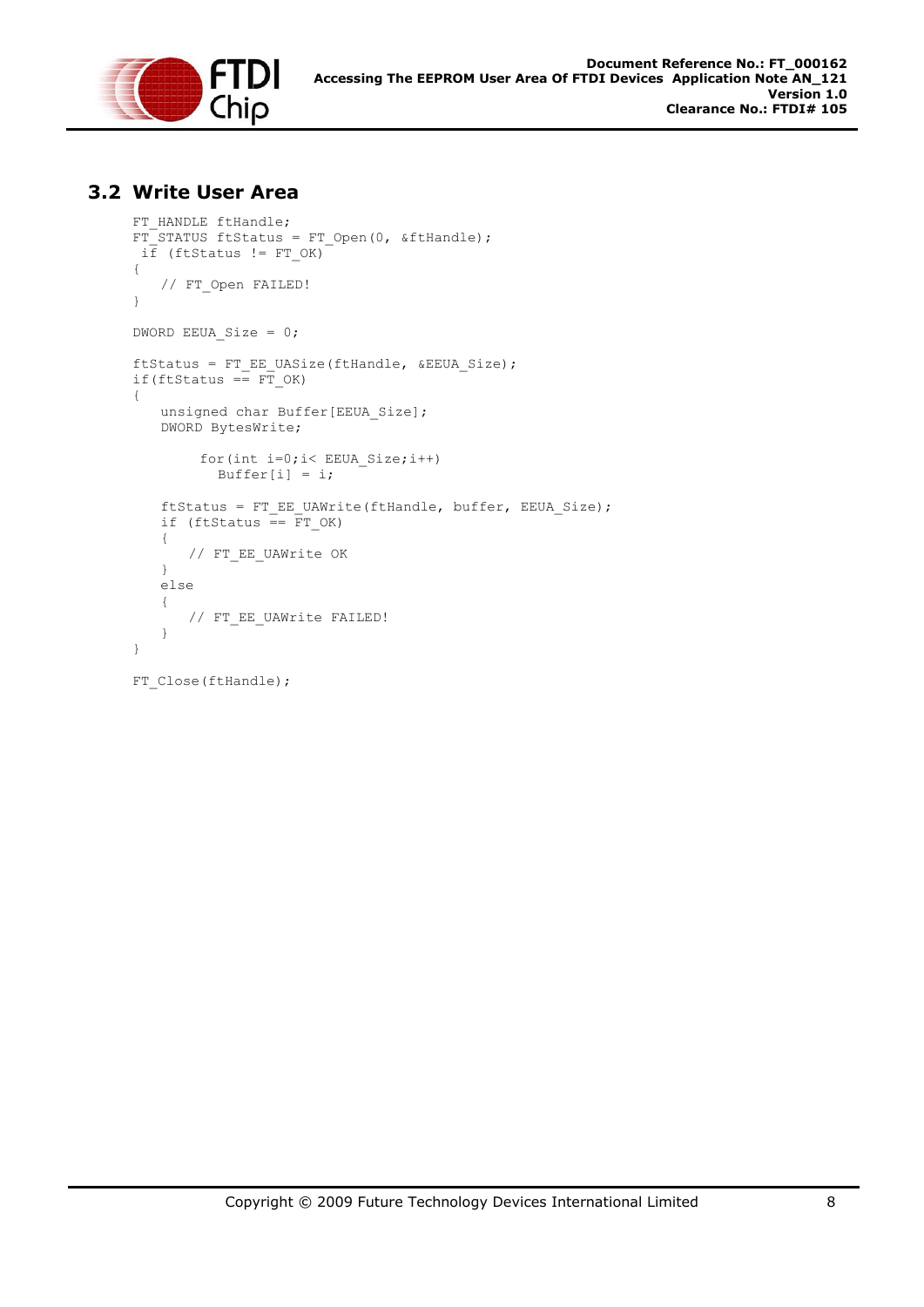

## **4 Contact Information**

#### **Head Office – Glasgow, UK**

Future Technology Devices International Limited Unit 1, 2 Seaward Place Centurion Business Park Glasgow G41 1HH United Kingdom Tel: +44 (0) 141 429 2777 Fax: +44 (0) 141 429 2758

E-mail (Sales) sales1@ftdichip.com E-mail (Support) support1@ftdichip.com E-mail (General Enquiries) admin1@ftdichip.com

Web Site URL http://www.ftdichip.com **Web Shop URL http://www.ftdichip.com**

#### **Branch Office – Taipei, Taiwan**

Future Technology Devices International Limited (Taiwan) 2F, No. 516, Sec. 1, NeiHu Road Taipei 114 Taiwan , R.O.C. Tel: +886 (0) 2 8791 3570 Fax: +886 (0) 2 8791 3576

E-mail (Sales) tw.sales1@ftdichip.com E-mail (Support) tw.support1@ftdichip.com E-mail (General Enquiries) tw.admin1@ftdichip.com<br>Web Site URL http://www.ftdichip.com http://www.ftdichip.com

#### **Branch Office – Hillsboro, Oregon, USA**

Future Technology Devices International Limited (USA) 7235 NW Evergreen Parkway, Suite 600 Hillsboro, OR 97123-5803 USA Tel: +1 (503) 547 0988 Fax: +1 (503) 547 0987

E-Mail (Sales) us.sales@ftdichip.com E-Mail (Support) us.support@ftdichip.com<br>E-Mail (General Inquiries) us.admin@ftdichip.com E-Mail (General Inquiries)  **Web Site URL http://www.ftdichip.com**

#### **Branch Office – Shanghai, China**

Future Technology Devices International Limited (China) Room 408, 317 Xianxia Road, Shanghai, 200051 China Tel: +86 21 62351596 Fax: +86 21 62351595

E-mail (Sales) cn.sales@ftdichip.com E-mail (Support)cn.support@ftdichip.com E-mail (General Enquiries) cn.admin@ftdichip.com **Web Site URL http://www.ftdichip.com**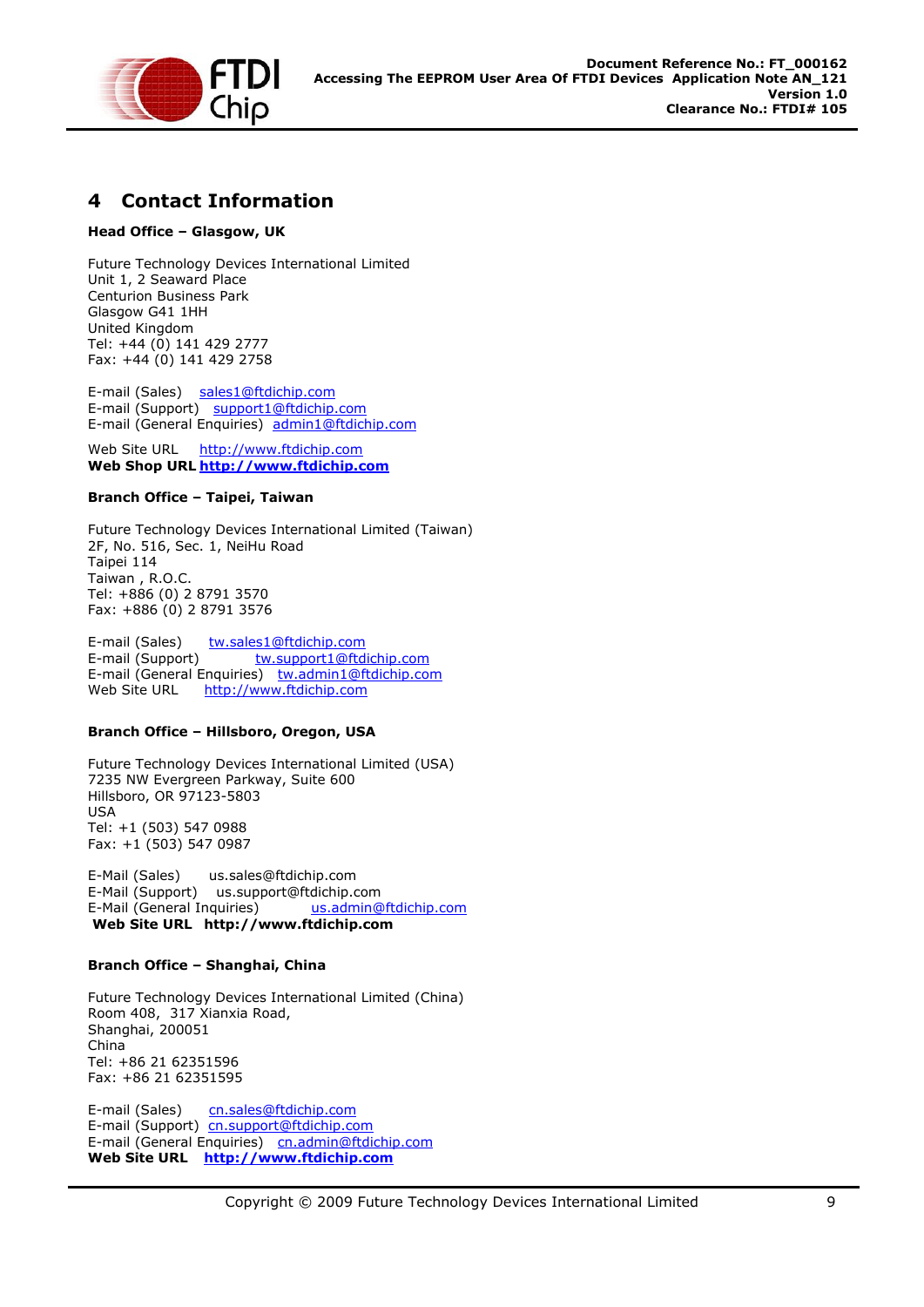

#### **Distributor and Sales Representatives**

Please visit the Sales Network page of the FTDI Web site for the contact details of our distributor(s) and sales representative(s) in your country.

Neither the whole nor any part of the information contained in, or the product described in this manual, may be adapted or reproduced in any material or electronic form without the prior written consent of the copyright holder. This product and its documentation are supplied on an as-is basis and no warranty as to their suitability for any particular purpose is either made or implied. Future Technology Devices International Ltd will not accept any claim for damages howsoever arising as a result of use or failure of this product. Your statutory rights are not affected. This product or any variant of it is not intended for use in any medical appliance, device or system in which the failure of the product might reasonably be expected to result in personal injury. This document provides preliminary information that may be subject to change without notice. No freedom to use patents or other intellectual property rights is implied by the publication of this document. Future Technology Devices International Ltd, Unit 1, 2 Seaward Place, Centurion Business Park, Glasgow, G41 1HH, United Kingdom. Scotland Registered Number: SC136640